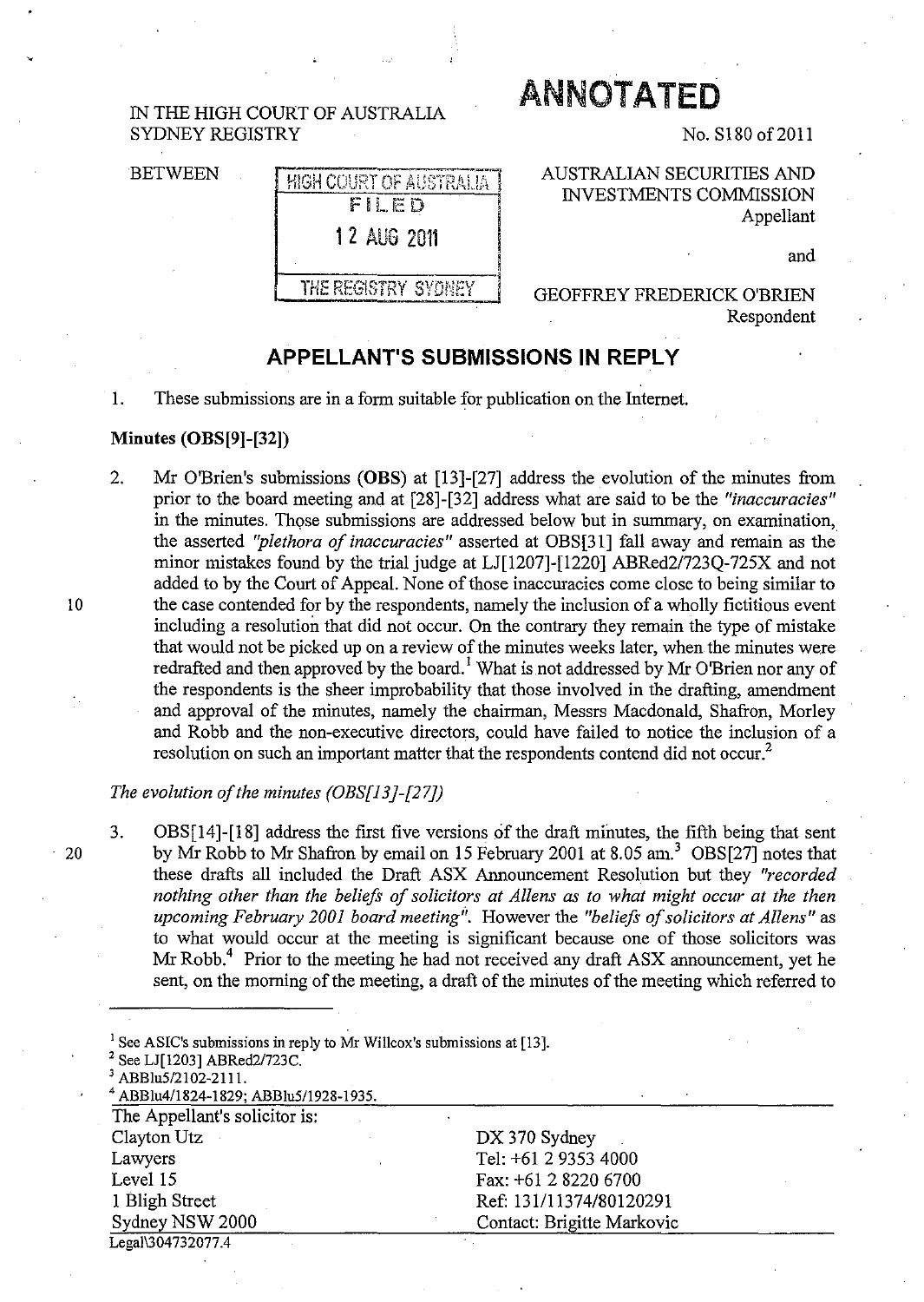such an announcement being tabled and approved.<sup>5</sup> Mr Shafron was also a recipient of these pre-meeting drafts of the minutes<sup>6</sup> and gave instructions in relation to their drafting.<sup>7</sup> He participated in the preparation of draft minutes 'which anticipated the passing of a resolution in relation to a draft ASX announcement, notwithstanding he had not received a copy of such an announcement.

4. OBS[19]-[23] address the sixth version of the minutes, being the version sent by Mr Shafron to Mr Macdonald and copied to Mr Morley on 21 March 2001 at 9.36am.<sup>8</sup> OBS[23] wrongly contends that ASIC submitted the alteration of the word *"Chairman"* to become *"Chair"* in this version of the minutes of itself suggests that the drafter of the sixth 10 draft had turned his or her mind to the events that occurred at the February 2001 board meeting. Instead, ASIC's contention is that a consideration of the entirety of the changes made to the sixth draft of the minutes suggests that they were amended having regard to events that in fact occurred at the meeting.<sup>9</sup> In the submissions of Ms Hellicar and Messrs Brown, Gillfillan and Koffel (Hellicar respondents) at [52] it is conceded that "... *some changes were made to the pre-meeting draft minutes to capture certain aspects of the reality of the Board meeting."* How it was that on the respondents' case they retained substantial aspects of fiction is not satisfactorily explained.

5. The significance of the changes is best illustrated by the changes that were made between the fifth and sixth versions of the minutes concerning the cashflow model. Section 3 of the 20 fifth draft of the minutes, prepared immediately prior to the meeting occurring, was headed *"Background to creation of Foundation"* **and** contains references to action having been taken by the *"Chair"* concerning the MRCF, including the tabling of a board paper explaining the proposed transaction and discussion by the board of that paper *"along with the Board Paper for January's meeting".lO* It does not contain any reference to a cashflow model. Versions of the cashflow model were being prepared in the period up to the time of the meeting. The final iteration of the cashflow model, known as the twelfth cashflow model, was not completed until the evening prior to the board meeting.<sup>11</sup> Copies of the twelfth cashflow model were emailed to the US based directors at 12.33am on 15 February 2001 (LJ[278], [280], [284] ABRed2/484W, 485N, *4861),* copies were distributed to the 30 directors who were physically present at the board meeting on 15 February 2001 and Mr Morley addressed its contents at the meeting (CA[141] ABWhi/32.40; LJ[277], [285]-[301] ABRed2/484V, 486L-49IE).

6. The sixth version of the minutes<sup>12</sup> changed section 3 of the fifth draft so that it was now headed *"Creation of Foundation*".<sup>13</sup> After the section referring to the chairman tabling a board paper, a reference to the chairman tabling legal advice from Mr 1LB Allsop SC (as his Honour then was) dated 14 February 2001 was added, as was the following:

*"The Chairman tabled a financial model (incorporating legally privileged materials) which set out forecast Coy and Jsekarb assets and cashjlows and which indicated there was likely to be a surplus of funds in the Foundation group when available* 

<sup>13</sup> ABBlu6/2673Q.

 $5$  ABBlu5/2102-2111.

<sup>6</sup> ABBlu4 1824-1829 (7 February); ABBlu511928-1935 (14 February); ABBlu5! 2102-2111 (15 February).

ABBlu4/1838; OBS[16].

ABBlu6/2671-2679.

<sup>9</sup> ASIC's submissions in chief at [87].

ABBlu5/2105D.

 $11$  CA[139] ABWhi/32.17; Harman affidavit at [153] ABBlu11/4916P.

<sup>&</sup>lt;sup>12</sup> ABBlu6/2671-2679.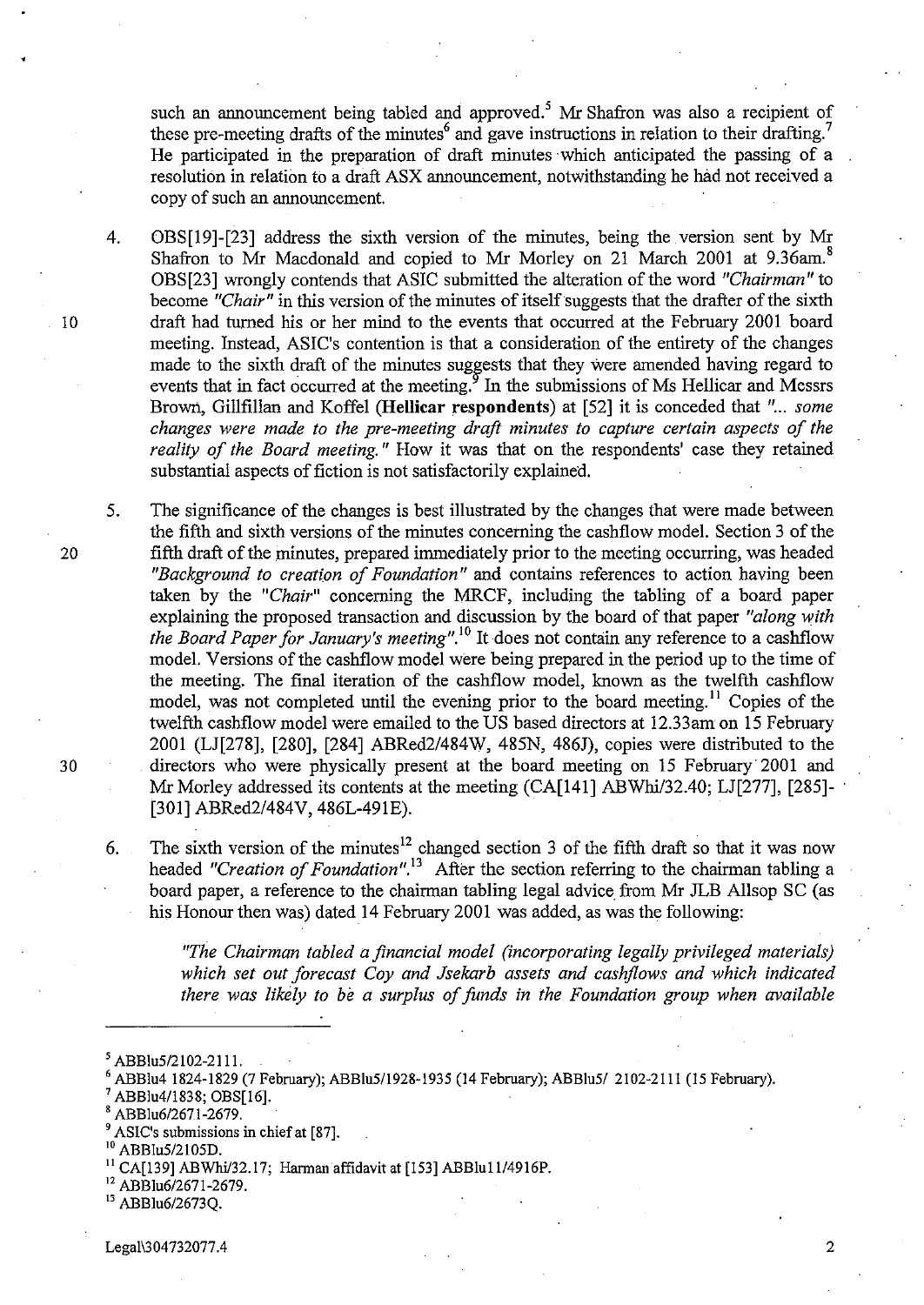*assets, likely earning rates' and likely future claims and costs were considered (Financial Model).*<sup> $n14$ </sup>

7. There is no doubt that these amendments (and that concerning the Allsop advice<sup>15</sup>) clearly reflect events that actually occurred at the meeting. The likelihood that this version was prepared by the addition of these events, which clearly did occur, yet with a wholesale retention of an entirely fictitious resolution (on the respondents' case) needs only to be stated to be rejected as inherently improbable. Moreover, Ms Hellicar conceded that a reference in JH1L minutes to a document· being *"tabled"* by the chairman did not necessarily involve the chairman distributing copies, but embraced him referring to a senior officer who might distribute it.<sup>16</sup>

- 8. The point just made derives even greater force when one considers the *"inaccuracies"* in the sixth version of the minutes described at OBS[19]-[22]. OBS[19] divides the changes made between the fifth and sixth versions into three categories: formatting changes, entries addressing matters not pertaining to the creation of the MRCF and amendments to entries relating to the creation of the MRCF. OBS[21] notes 15 matters not relating to the creation of the MRCF which were inserted into the sixth version of the minutes and asserts that seven of those entries *"do not accurately record events"* at the February 2001 board meeting.<sup>17</sup> Six of the seven inaccuracies referred to are: the errors concerning the failure to record a board consensus to adopt a strategy to commence a process for the sale of JH1L's gypsum business, rather than the continued exploration of strategic options for the business;<sup>18</sup> the incorrect recording of the date on a shareholder's notice that was noted by the board;<sup>19</sup> and four rescheduling errors as found by the trial judge at LJ $[1213]$  and  $[1216]$ (ABRed21724P, 7251) and set out in AS1C's annotated minutes accompanying its submissions filed on 23 June 2011 (AS) and addressed at AS[88].<sup>20</sup> These errors are, in the context of this case, qualitatively different to the asserted error in the minutes in relation to the Draft ASX Announcement Resolution. The former involve a mistake of detail concerning an event that in fact happened (eg various people entered the room at some point or a notice was tabled) or a topic that was addressed (gypsum). On the respondent's case, the minutes record a resolution of the board on a matter of great significance to the company that simply did not happen and the respondent and his fellow board members all failed to notice it before approving the minutes as a correct record.
- 9. The seventh inaccuracy is said to relate to a resolution that a media release and a management and discussion analysis concerning JH1L's third quarter results would be approved subject to changes discussed by the board with the secretary to arrange for its release?1 OBS[30(k)] contends that this is *"most likely incorrect at least so far as it relates to 'the media release'''.* No finding to this effect was made either by trial judge or the Court of Appeal. No ground of Mr O'Brien's appeal to the Court of Appeal asserted any error in

10

20

30

 $20$  OBS [30(g) to (j)].

 $21$  OBS [30(k)].

Legal\3 04732077.4 3

<sup>14</sup> ABBlu6/2674M-P.

<sup>&</sup>lt;sup>15</sup> The trial judge found that the Allsop advice was considered at the meeting (LJ[496] ABRed2/539W) and no error was found in this respect at LJ[1207]-[1220] ABRed2/723Q-725X. At trial none of the non-executive directors submitted that the advice was not at the February meeting (see Written Submissions of the Fourth to Seventh Defendants, chapter 2, section 2 at [207] ABB1a7/3192O; Written Submissions of the Eighth Defendant at [76(0)]; Submissions of the Ninth Defendant at [66(c)] ABBla8/3333T).

<sup>16</sup> T2984/20-2985/16 AB la5/2217K-2218I; see also Mr Brown's evidence at TJ811/22-40 ABBla311095L-T and Mr Gillfillan's evidence at T2394/l5-2395/2 ABBla4116601-166IC.

 $17$  The seven inaccuracies are then addressed at OBS [30(e)to (k)].

<sup>18</sup> OBS[30(e)] as noted at LJ[1218] ABRed2/725N.

 $19$  OBS[30(f)] as noted at LJ[1212], ABRed2/724M.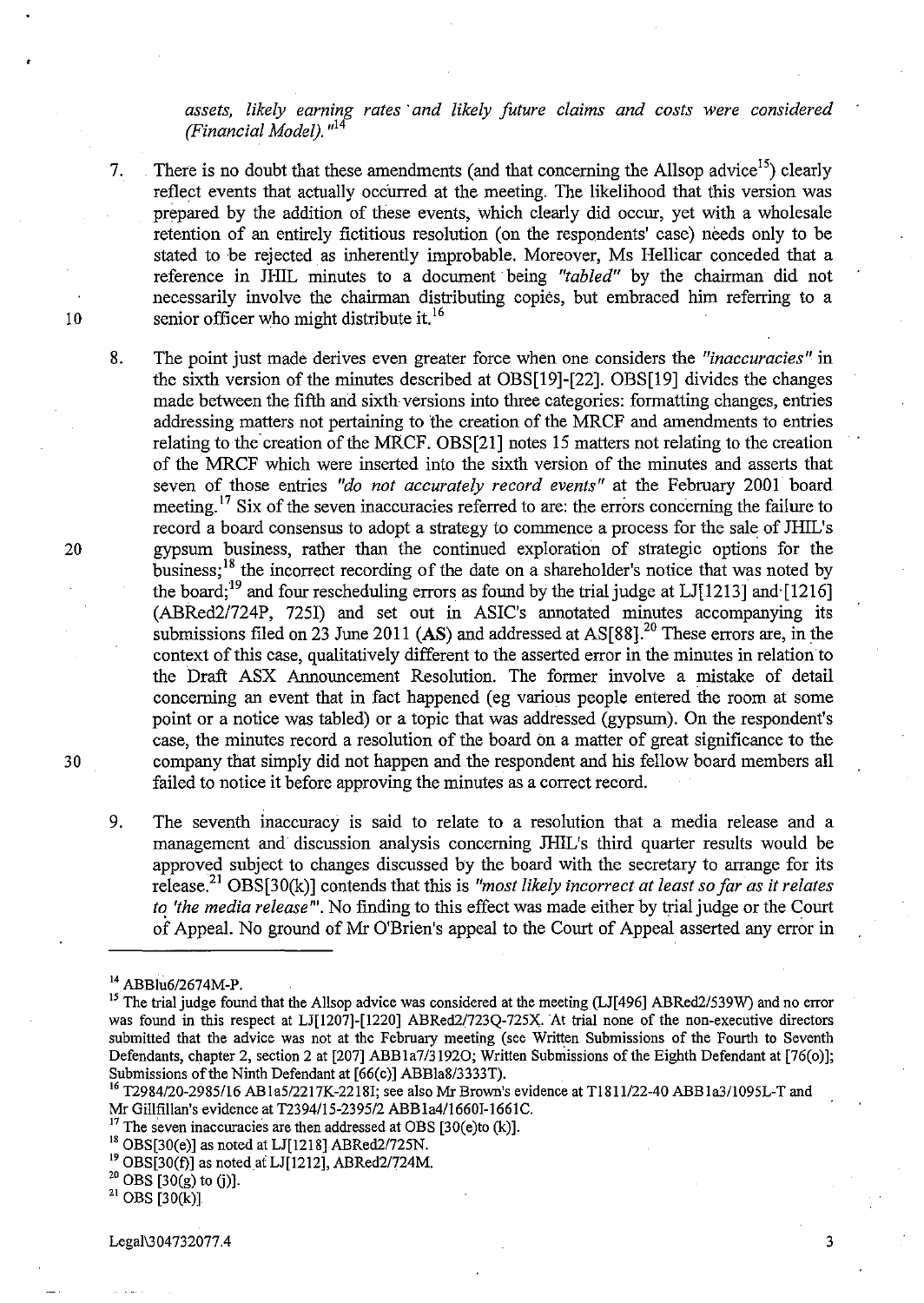the trial judge in failing to make this finding<sup>22</sup> and his submissions to the Court of Appeal did not seek any such finding.<sup>23</sup> No notice of contention in this Court asserts that either. As ASIC submitted at trial, no director gave evidence in support of this alleged error and counsel for Mr O'Brien did not seek to ask any questions of any such director to adduce further evidence on the point.<sup>24</sup>

- 10. OBS[22] identifies six amendments between the fifth and sixth drafts which relate to the creation of the MRCF and notes that two of the six are *"inaccurate".* The observation made above at [8] applies with equal force to these *"inaccuracies* ". It was not found that either the DOCI or a power of attorney was not tabled as the minutes suggest.
- 10 *The inaccuracies in the minutes (OBS[2B]-[32})*
- 11. OBS[30(a)-(c) and (e)-G)] record the inaccuracies found by the trial judge and referred to by the Court of Appeal. These errors and their lack of significance are addressed in AS[88]-[89] (and above). Their significance is best gauged by addressing the annotated minutes accompanying those submissions. OBS[30(e)] attempts to elevate the significance of the inaccuracy concerning whether the board decided to adopt a strategy to commence a process for the sale of JHIL's gypsum business rather than the continued exploration of strategic options for the business. It wrongly assumes that there is some significant difference between the two. The adoption of a strategy for sale is not inconsistent with exploring strategic options. Neither version constitutes any form of resolution or commits 20 **IHIL** to any course of action.

12. OBS[30(d)] asserts that there is some further error in the minutes concerning the power of attorney and the chairman noting that specific instruction would be given to *"Ms Marchione and Mr Jarvi".* This aspect of the minutes was not the subject of any finding by the trial judge or the Court of Appeal. In any event it takes the matter no further than the inaccuracy identified in relation to the description of the power of attorney that was tabled.

13. Each of OBS[30(k), (m) and (n)] assert further inaccuracies in the minutes and that despite *"submissions"* to the trial judge and the Court of Appeal fmdings were not made concerning the alleged inaccuracies. No ground of Mr O'Brien's appeal to the Court of Appeal asserted any error in the trial judge failing to make any of these findings.<sup>25</sup> Mr 30 O'Brien's submissions in the Court of Appeal merely referred to his submissions at trial without requesting any additional finding to that made by the trial judge.<sup>26</sup> No notice of contention in this Court asserts that either.

14. OBS[30(m)] also alleges that the minutes are inaccurate in that they refer to the chairman presenting the proposal to establish the MRCF whereas in fact others did. ASIC addressed this in its submissions at trial.<sup>27</sup> In any event there is no inaccuracy. A reference in the

<sup>25</sup> ABRed3/938-939.

<sup>26</sup> OBS [30(m)] states that "Submissions to this effect to the trial judge and the Court of Appeal ...". The reference to the submission to the Court of Appeal is to ABOra1/354 at [60]. This merely refers to Mr O'Brien's submissions at trial without requesting any additional fmding to that made by the trial judge.

<sup>27</sup> ASIC Supplementary Submissions and in Response to the Defendants' submissions, chapter 1 at [85]-[87]

**Legal'304732077.4** 4  $Eega(504752077.4$ 

<sup>22</sup> ABRed3/938-939.

<sup>23</sup> OBS [30(k)] states that *"Notwithstanding submissions to this effect to the trial judge and the Court of Appeal, neither the trial judge nor the Court of Appeal made a finding as to the accuracy or inaccuracy of this entry ..."*. The reference to the submission to the Court of Appeal is to ABOral/354 at [60]. This merely refers to Mr O'Brien's submissions at trial without requesting any additional finding to that made by the trial judge.

<sup>&</sup>lt;sup>24</sup> ASIC Supplementary Submissions and in Response to the Defendants' Submissions, chapter 1 at [101] ABBla8/3495N.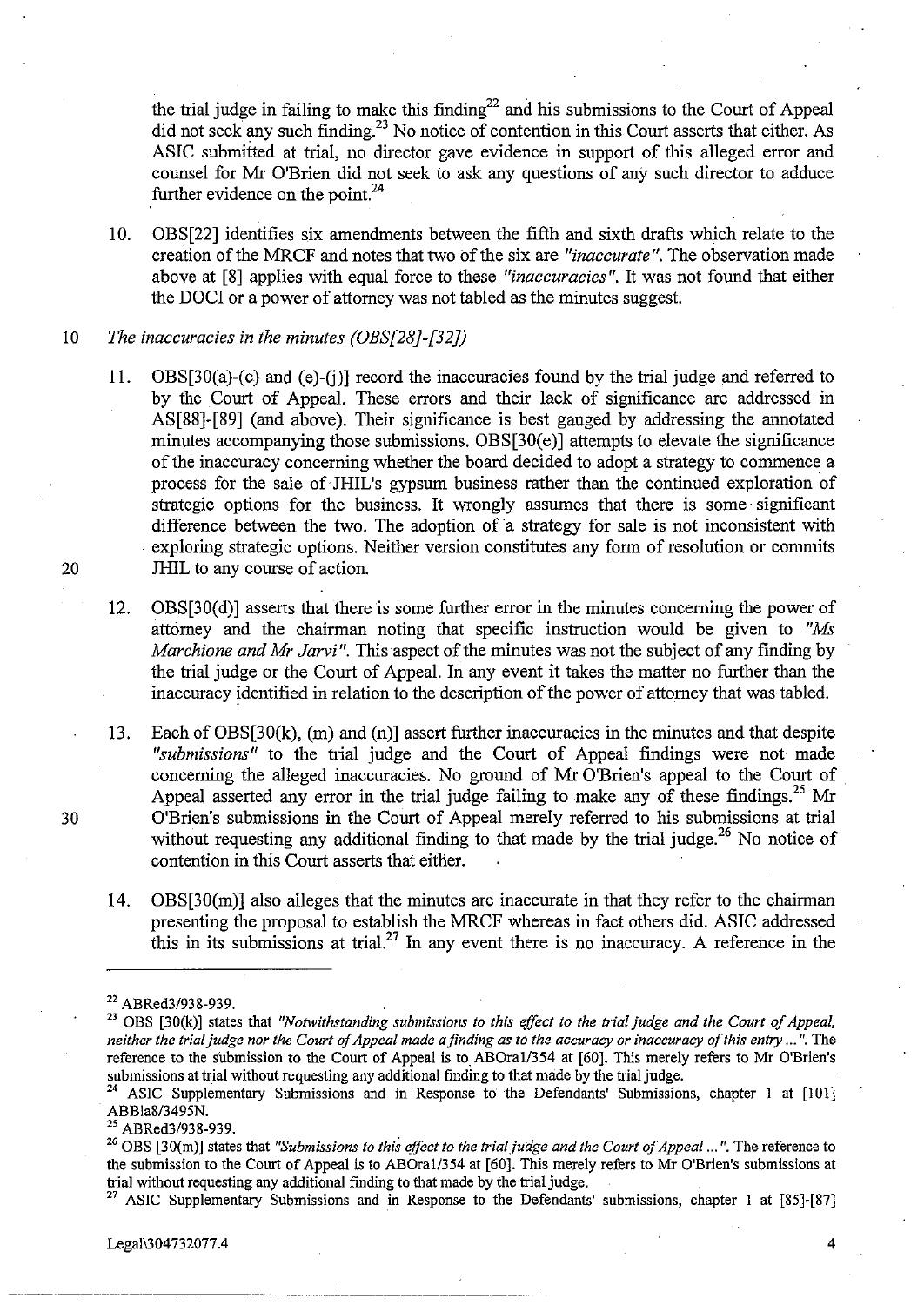minutes to the chairman *"presenting"* a proposal includes a process whereby the chairman introduces the topic and hands the matter over to senior management.

- 15. OBS[30(n)] also refers to the minutes not referring to the chairman of the Audit Committee, Mr Brown, reporting to the board meeting on the discussion at the audit committee meeting. This was addressed in ASIC's submissions at trial.<sup>28</sup> Subsection 251A(l) of the *Corporations Act 2001* (Cth) requires that minutes reflect the *''proceedings and resolutions"* of directors meetings. To the extent that *''proceedings''* are recorded there is clearly room for judgment about what must be included and what is ·not. Mr Brown's comments are not said to be the subject of any resolution and there is no necessity for them 10 to have been included in any discussion of the *''proceedings''* of directors. Similarly, the inaccuracy noted at OBS[30(l)], concerning the finding of the trial judge that the minutes do not record a consensus of the board for the continuation of preparation for restructuring, is not necessarily an inaccuracy. A consensus is not a *"resolution"* and there is room for debate as to whether a record of the *''proceedings''* of directors would need to record it.
- 16.· OBS[30(0)] asserts that the Court of Appeal appeared to have *"approved"* certain submissions which invoked evidence of Messrs Hellicar, Willcox and Koffel concerning the inaccuracies in the minutes and the tabling of documents. The rejection of their evidence is addressed in ASIC's reply to the Hellicar respondents' submissions at [17]-[21]. Neither CA<sup>[495]</sup> ABWhi/98.13 nor any other part of the Court of Appeal's judgment 20 purports to accept any part of their evidence which was not accepted by the trial judge. The trial judge rejected. the evidence of all of the non-executive directors as to whether the announcement was tabled and approved as "mistaken" (LJ[222], [228] ABRed2/467P, 469D) and otherwise did not accept any of their evidence concerning the accuracy of the minutes (LJ[1207]-[1220] ABRed21723Q-725X). Further, the trial judge noted but did not determine all of the attacks upon their credibility (LJ[1255] ABRed21734I) as that was not necessary beyond the findings that were made. In those circumstances and in the absence of any challenge invoking the principles in *Fox* v *Percy* (2003) 214 CLR 118 the Court of Appeal did not and could not act on their evidence (see CA[251]-[271] ABWhil56.13- 59.36).
- 30 17. OBS[30(P)] refers to the witness statement of Ms Hellicar in which she stated that there were 27 errors (including the Draft ASX Announcement Resolution) in the minutes.<sup>29</sup> The comments made in the previous paragraph apply with even greater force to Ms Hellicar whom the trial judge found to be a *"most unsatisfactory witness"* generally (LJ[1251] ABRed2/7330). If the evidence of Ms Hellicar on this topic was accepted then it would lead to the absurd conclusion that, at the meeting on 15 February 2001, the board did not pass the majority of the resolutions necessary to establish the MRCF in.the first place.

#### *Post-meeting changes (OBS[33]-[39])*

- 18. ASIC addresses the post-meeting changes at AS[92]-[109], especially at [101]-[102] which address the significance or otherwise of the changes made after the meeting. It makes 2 40 further points in reply.
	-

28 ASIC Suppleinentary Submissions and in Response to the Defendants' Submissions, chapter I at [88]-[94] ABBla8/3492R-3494J. 29 ABBlu13/S88SN-588E.

ABBla8/3492E-R.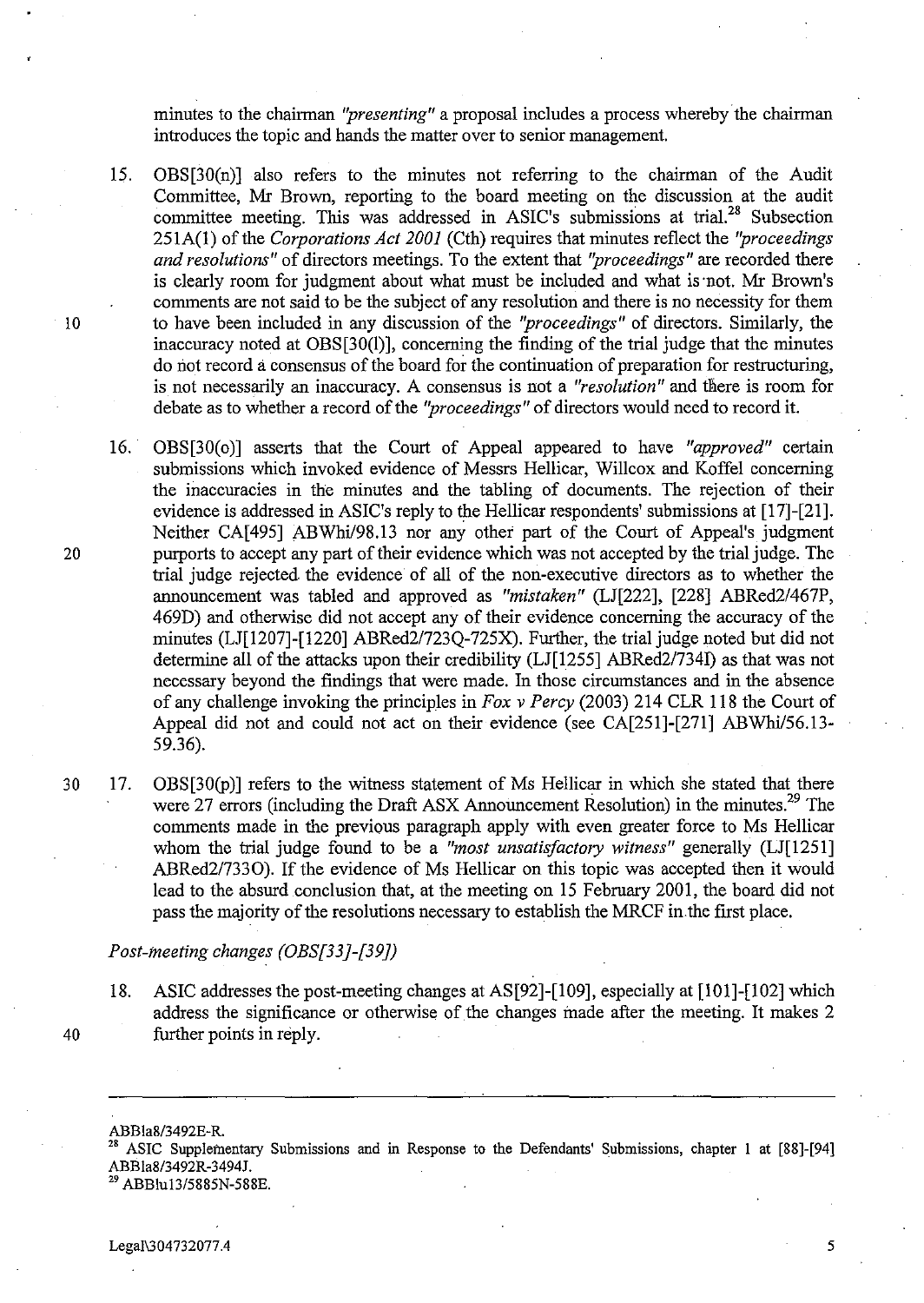- 19. First, the submission at OBS[34]<sup>30</sup> that Mr Baxter's evidence of his post-meeting behaviour is inconsistent with the board having given the requisite approval ignores his evidence about a post-meeting procedure for making changes involving Mr Macdonald and the chairman (CA[333]-[335] ABWhi/69.25-44) which meant that post-meeting changes were not inconsistent with board approval.<sup>31</sup> The evidence of Mr Baxter referred to at OBS[34] takes the matter nowhere. In his affidavit, Mr Baxter stated that he could not recall the resolution as recorded in the minutes but added in relation to the resolution "1 *have no reason to believe that* 1 *was not present for this discussion [of the announcement as recorded in the minutes] on* 15 *February 2001".32* No cross-examiner suggested to Mr 10 Baxter that the changes to the announcement made after the meeting were inconsistent with the board approval recorded in the minutes.
	- 20. Second, leaving aside the eight changes, the significance of which OBS[36] asserts is *"self-evident"* and *"obvious"* without discussing why, OBS[37] notes that two of the changes reduced the *"assurance of sufficiency of funds"*. This is addressed at AS[102].

#### **Notice of contention (OBS[41]-[56])**

#### *Conduct following the February 2001 board meeting (OBS[43]-[47])*

- 21. OBS[45] contends that an email that Mr Shafron sent to Mr Minty at Trowbridge at 8.l2pm on 15 February 2001 referring to *"the wording we propose* ... " in the announcement was inconsistent with board approval. There is no inconsistency between 20 that statement and the board having passed a resolution. A reading of the email reveals that Mr Shafron was outlining what was in the announcement for the purposes of obtaining Mr Minty's approval to refer to Trowbridge. If that approval was not forthcoming then changes would have been required which might have necessitated invoking the post-meeting procedure referred to above. The most significant aspect of Mr Shafron's pre and postmeeting conduct is his role in drafting, reviewing and circulating the minutes. Despite repeated references in ASIC's submissions to that conduct, there is no attempt by Mr O'Brien or any other respondent to address how, consistent with their case, Mr Shafron could have acted in that way.
- 22. OBS[46] refers to the post-meeting conduct of Mr Harman in seeking the consent of PwC 30 to their being named and discussing changes with Mr Brett from PwC. This submission proceeds on the incorrect assumption that post-meeting changes were not permissible, which they were (see AS[102]). Similarly, Mr Harman's evidence that he did not believe the "press release was set in stone at the board meeting" (CA[337] ABWhi/70.02) was not inconsistent with a resolution approving the announcement and no such suggestion was squarely put to him.<sup>33</sup> The position of Mr Baxter as referred to in OBS $[46]$  has been addressed above.
- 23. The evidence concerning Mr Morley referred to at OBS[47] takes the matter nowhere. At trial ASIC submitted that it should be rejected as unreliable.<sup>34</sup> The recitation of the evidence in OBS[47] omits the significant matter that Mr Morley claimed that he 40 witnessed Mr Robb writing the word *"anticipated"* on the announcement on the morning of
	- <sup>30</sup> See also OBS[38].

<sup>&</sup>lt;sup>31</sup> See AS[94] and ASIC's reply to the Hellicar respondents' submissions at [37].

 $32$  Baxter affidavit at [114]-[115] ABBlu10/4616D-O.

<sup>33</sup> See in particular *T262/2-32* ABBlaI/92C-Q.

<sup>34</sup> ASIC Supplementary Submissions and in Response to the Defendants' Submissions, chapter I at [202] and [268] ABBla8/3525R and 3542S.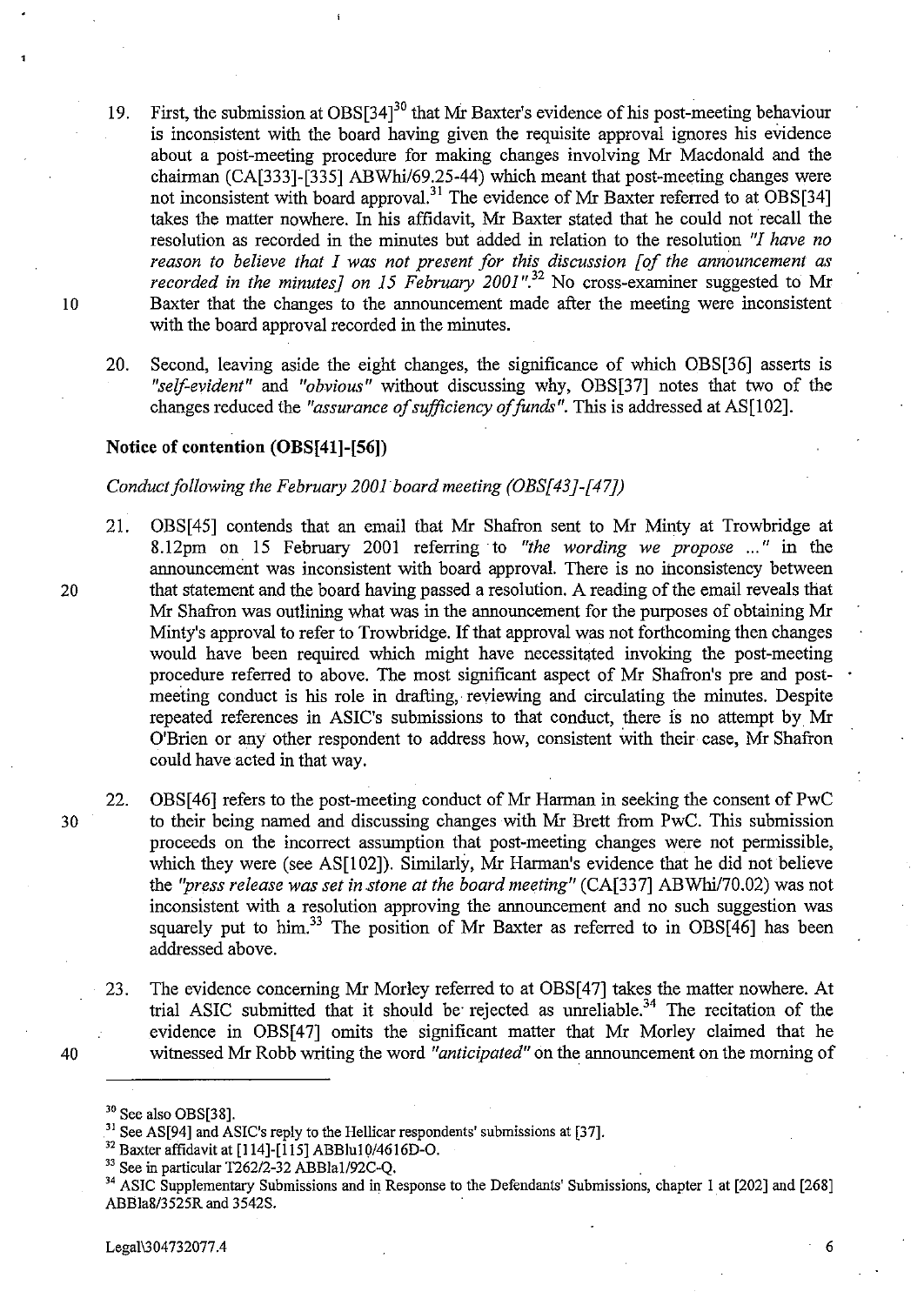16 February 2001.35 That evidence is inconsistent with the incontrovertible fact that the word *"anticipated"* had been included in the announcement by 7.42pm on the evening of 15 February 2001.36 The trial judge did not expressly address whether the evidence should be accepted, although his Honour rejected Mr Morley's evidence as *"mistaken"* to the extent that it was inconsistent with the fmding of tabling and approval (LJ[222] and [228] ABRed2/467P and 469D; see below at [27]). No ground of appeal to the Court of Appeal nor the submissions of any respondent made any complaint about the trial judge's treatment of this part of his evidence.

24. Further OBS[47] overlooks that Mr Robb drafted and reviewed the minutes of the meeting 10 (and charged for doing so - see AS[85(a)]). Equally Mr Morley received copies of the minutes on 21 March 2001 (CA[479] ABWhi/94.45). His position in relation to the minutes is addressed below.

#### *Evidence of Messrs Morley and Willcox (OBS[48J-[55J)*

- 25. In relation to the evidence of Mr Morley referred to at OBS[49]-[51], the evidence extracted at OBS[51] involved Mr Morley agreeing with senior counsel for Ms Hellicar and Messrs Brown, Gillfillan and Koffel that his *"best recollection* is *that no draft press release was tabled".* Prior to that, he had been cross-examined by senior counsel for ASIC. During that exchange he agreed that his *"belief at the time of the Jackson Inquiry was that the 15 February minutes were correct*<sup>1157</sup> and, as noted at AS[91], that his *"honest belief* 20 *has always been that those minutes were accurate and correct*" (emphasis added).<sup>38</sup> In this regard Mr Morley certainly had occasion to consider the minutes. He received a copy of the draft minutes of the 15 February 2001 meeting prior to the April meeting.<sup>39</sup> The trial judge noted Mr Morley's evidence in relation to his belief about the accuracy of the minutes at LJ[1199] ABRed2/7221.
- 26. The evidence referred to at **OBS[51],** if put forward as positive evidence that the minutes are inaccurate, is not only inconsistent with Mr Morley's prior actions as just noted, but also inconsistent with other evidence of Mr Morley. In his written statement, Mr Morley . merely stated that he could not recall the Draft ASX Announcement being tabled or discussed, although he could recall a discussion about a communication strategy.<sup>40</sup> A 30 number of times in cross-examination, Mr Morley agreed that he was not focussed on matters relating to the communication strategy.<sup>41</sup> Critically, he agreed that his recollection did not enable him to assist the Court concerning matters relating to the Draft ASX Announcement.<sup>42</sup>
	- 27. The trial judge found that Mr Morley's evidence about whether an announcement was distributed. was *"mistaken"* (LJ[222] ABRed2/467P). To the extent that Mr Morley received the minutes and was present when they were approved, yet sought to give evidence inconsistent with his Honour's fmding, his credit was damaged by his failure to contradict or correct them (LJ[1151] ABRed2/712V). These findings were made in

<sup>35</sup> Morley statement at [534] ABBlu12/5667E.

- <sup>37</sup>*Tl590/20-30* ABBla2/910K-P.
- 38 T1601/5-7 *ABBla2/92* ID-E.
- <sup>39</sup>*ABBlu6/2545M,* 2580-2587, 2671-2679.

<sup>41</sup>*Tl445/40-43* and T1482/41-1483/l5 ABBla21776T-Vand 805U-806J.

<sup>36&#</sup>x27;ABBlu5/2166-2168 esp. at 2167H; Written Submissions of the Fourth to Seventh Defendants, chapter 2, section 2 at [188]; ABBla7/3187L. .

<sup>40</sup> Morley statement at [533] ABBlu12/5666V.

<sup>42</sup> Tl484/1-20 ABBla2/807B-K.